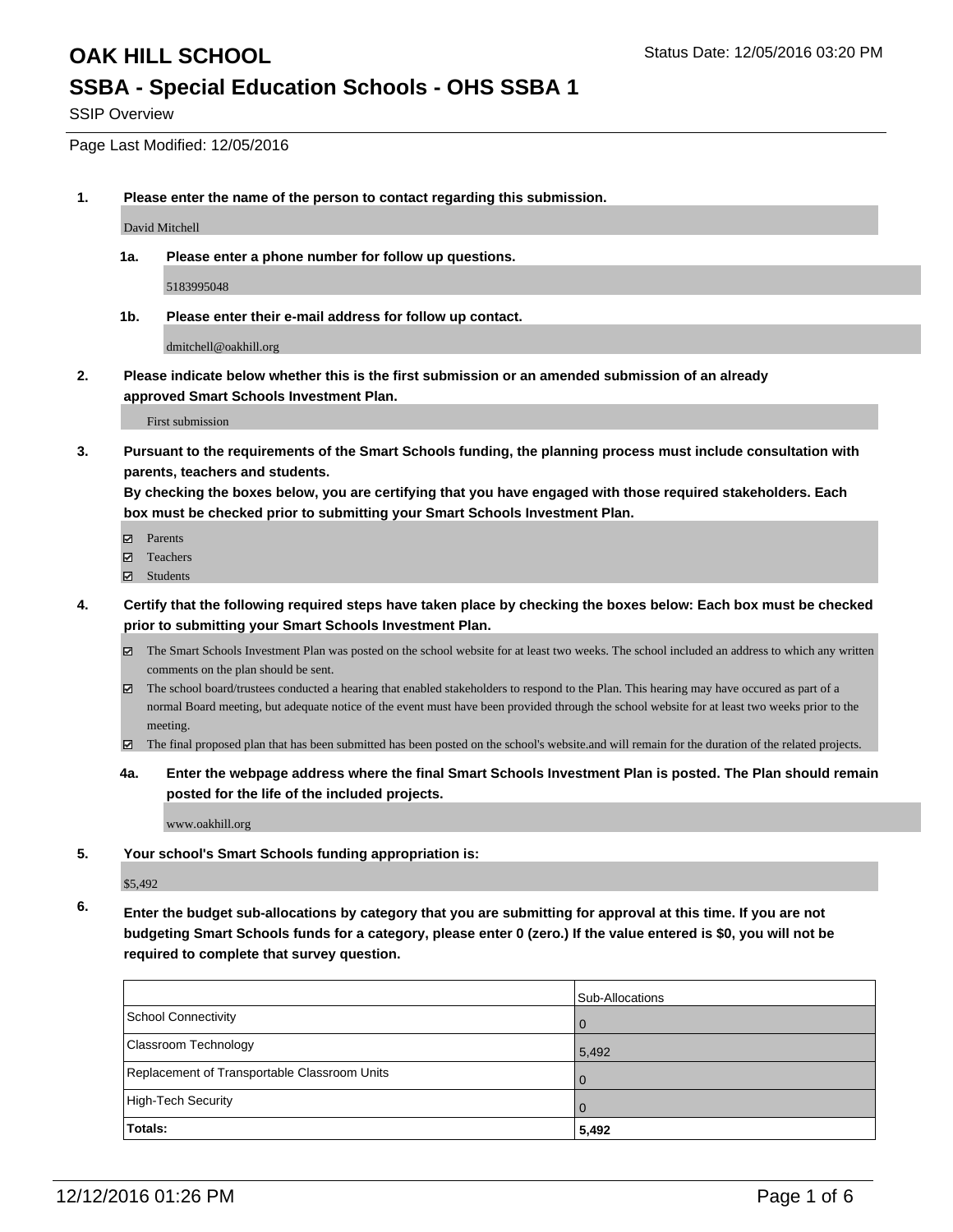## **OAK HILL SCHOOL** Status Date: 12/05/2016 03:20 PM **SSBA - Special Education Schools - OHS SSBA 1**

School Connectivity

Page Last Modified: 12/05/2016

**1. Describe how you intend to use Smart Schools funds for high-speed broadband and/or wireless connectivity projects in school buildings.**

N/A

#### **2. Describe how the school plans to use digital connectivity and technology to improve teaching and learning.**

Oak Hill School currently has 6 students per classroom, currently we only have 3 computers in our technology department. Our goal is to increase this to accommodate an entire class. The students currently need to split into sections in order to go to their Technology class. By purchasing 3 new computers, it will give our students a full session of Technology with the entire time on their own computer. This will increase their effectiveness and capabilities throughout the year.

Our teachers are in need of updating their laptops, our current system does not have enough memory for their needs. With the purchase of 2 new laptops with

**3. Does your School Connectivity project require new construction or substantially altered space and result in capitalized cost in excess of \$100,000?**

No

**4. If you are submitting an allocation for School Connectivity complete this table.**

**Note that the calculated Total at the bottom of the table must equal the Total allocation for this category that you entered in the SSIP Overview overall budget.** 

|                                            | Sub-Allocation |
|--------------------------------------------|----------------|
| Network/Access Costs                       | (No Response)  |
| <b>Outside Plant Costs</b>                 | (No Response)  |
| School Internal Connections and Components | (No Response)  |
| <b>Professional Services</b>               | (No Response)  |
| Testing                                    | (No Response)  |
| <b>Other Upfront Costs</b>                 | (No Response)  |
| <b>Other Costs</b>                         | (No Response)  |
| Totals:                                    | 0              |

**5. Please detail the type, quantity, per unit cost and total cost of the eligible items under each sub-category. This is especially important for any expenditures listed under the "Other" category. All expenditures must be eligible for tax-exempt financing to be reimbursed with Smart Schools funds. Sufficient detail must be provided so that we can verify this is the case. If you have any questions, please contact us directly through smartschools@nysed.gov. Add rows under each sub-category for additional items, as needed.**

| Select the allowable expenditure | Item to be purchased | Quantity      | Cost per Item | <b>Total Cost</b> |
|----------------------------------|----------------------|---------------|---------------|-------------------|
| type.                            |                      |               |               |                   |
| Repeat to add another item under |                      |               |               |                   |
| each type.                       |                      |               |               |                   |
| (No Response)                    | (No Response)        | (No Response) | (No Response) | (No Response)     |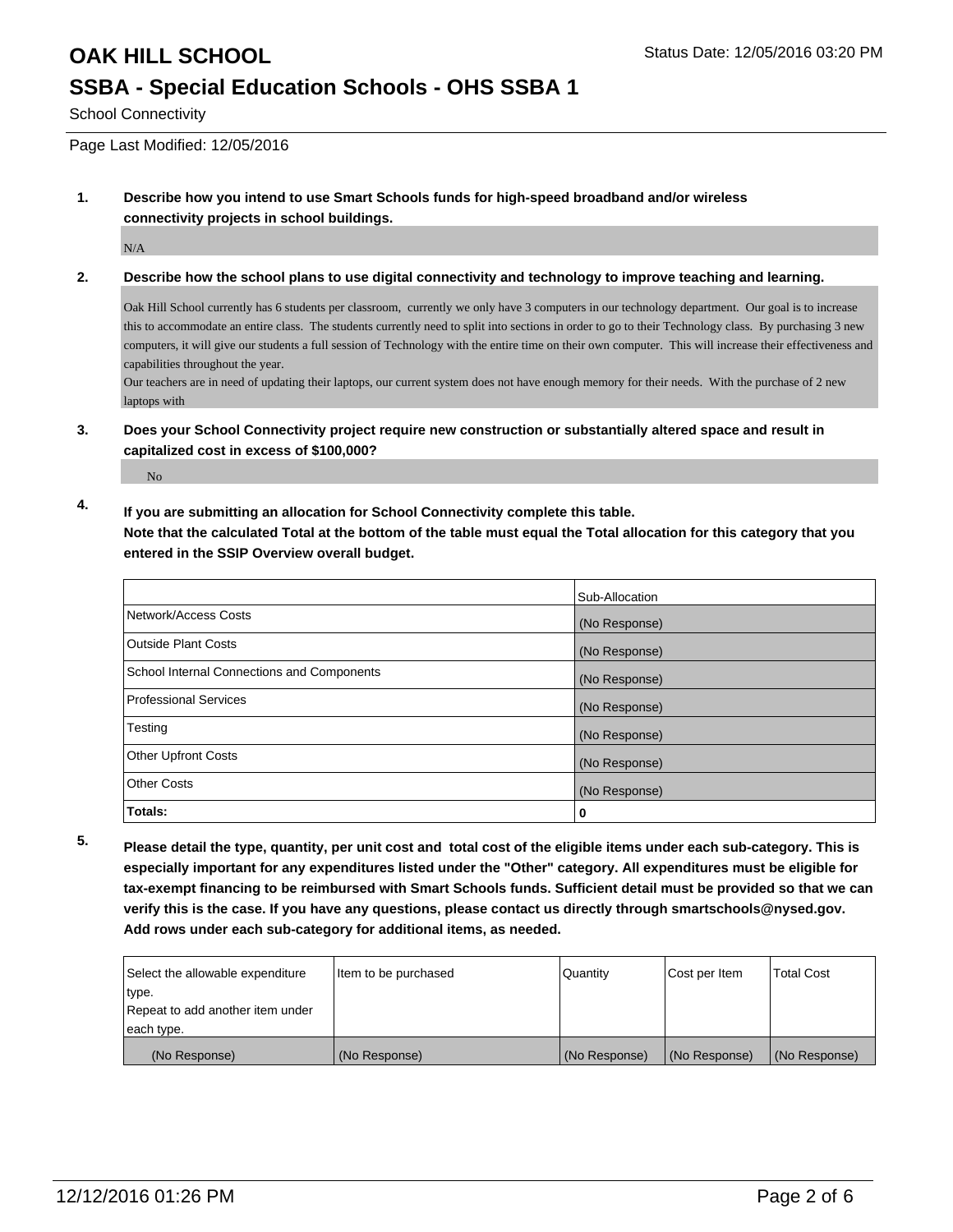## **OAK HILL SCHOOL** Status Date: 12/05/2016 03:20 PM

## **SSBA - Special Education Schools - OHS SSBA 1**

Classroom Learning Technology Equipment (Devices)

Page Last Modified: 12/05/2016

#### **1. Describe the devices you intend to purchase and their compatibility with existing or planned platforms or systems.**

The 3 desktop computers are mad by the same company as the current laptops and are fully compatible. The new computers will get the same software and have the same programs installed to ensure that all students will be working on the same system.

The laptops for the teachers are also a Dell product that will be fully compatible with the Smart Boards, and will be integrated with our network and public drive.

The remainder of the funds will be used to purchase a SMART Board that will be compatible with the planned platform and systems. Any costs remaining for purchase of the SMART Board will be paid for by Oak Hill School

#### **2. Describe how the proposed technology purchases will improve teaching and learning inside or outside of the classroom.**

The technology purchases of computers will allow both our students and teacher to be able to get information and access the websites used in their daily teaching curriculum. Our teachers utilize the internet for many functions which requires our students to be able to do the same. This will allow our student to work independently to learn more.

With the capability of hands on and independent learning the students will have the knowledge to do this on their own in the home or outside of school.

The SMART Board enhances learning both inside and outside the classroom, as students will have a hands on approach to the learning possibilities. The students can utilize the board to work on as a large computer or a work space and will grow their educational experience. Outside the classroom, the students will have the lessons learned on the SMART Board to bring with them to "real-life" situations.

**3. To ensure the sustainability of technology purchases made with Smart Schools funds, schools must have a plan to maintain and support technology purchases reimbursed with Smart Schools funds. This sustainability plan should support recurring costs of use that are ineligible for Smart Schools funding such as device maintenance, technical support, Internet and wireless fees, maintenance of hotspots, staff professional development, building maintenance and the replacement of incidental items.**

By checking this box, you certify that the school has a sustainability plan as described above.

- **4. Schools must ensure that devices purchased with Smart Schools funds will be distributed, prepared for use, maintained and supported appropriately. Schools must maintain detailed device inventories in accordance with generally accepted accounting principles.**
	- $\blacksquare$ By checking this box, you certify that the school has a distribution and inventory management plan and system in place.
- **5. Schools must contact the SUNY/CUNY teacher preparation program that supplies the largest number of the its new teachers to request advice on innovative uses and best practices at the intersection of pedagogy and educational technology.**
	- $\boxtimes$  By checking this box, you certify that you have contacted the SUNY/CUNY teacher preparation program that supplies the largest number of your new teachers to request advice on these issues.

#### **5a. Please enter the name of the SUNY or CUNY Institution that you contacted.**

SUNY Albany

**5b. Enter the primary Institution phone number.**

518-442-5435

**5c. Enter the name of the contact person with whom you consulted and/or will be collaborating with on innovative uses of technology and best practices.**

Robert Banger-Dwowns, Ph.D.

**6. If you are submitting an allocation for Classroom Educational Technology, complete this table. Note that the calculated Total at the bottom of the table must equal the Total allocation for this category that you entered in the SSIP Overview overall budget.**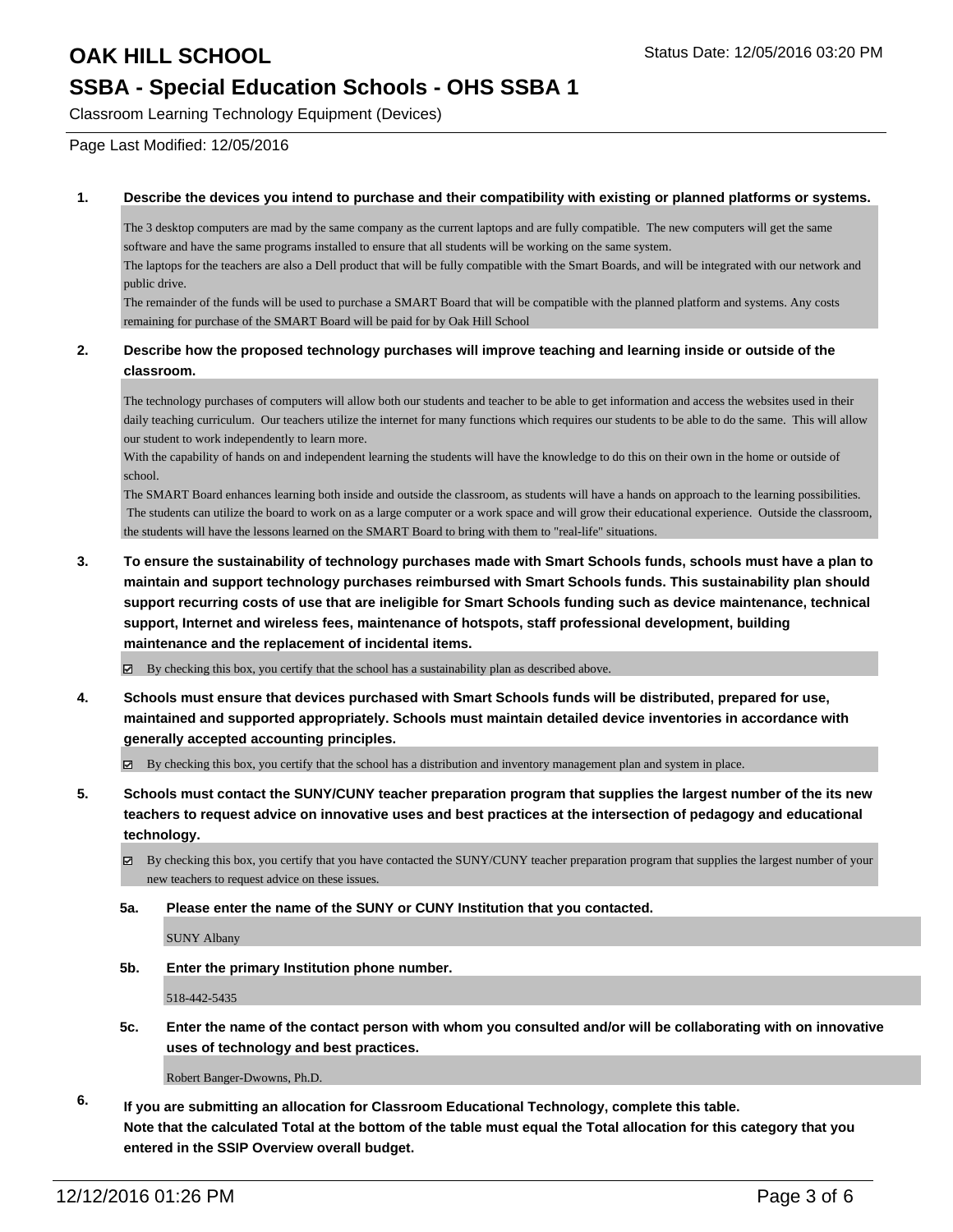## **OAK HILL SCHOOL** Status Date: 12/05/2016 03:20 PM

## **SSBA - Special Education Schools - OHS SSBA 1**

Classroom Learning Technology Equipment (Devices)

Page Last Modified: 12/05/2016

|                          | Sub-Allocation |
|--------------------------|----------------|
| Interactive Whiteboards  | 1,117          |
| <b>Computer Servers</b>  | l 0            |
| <b>Desktop Computers</b> | 2,457          |
| Laptop Computers         | 1,358          |
| <b>Tablet Computers</b>  | (No Response)  |
| <b>Other Costs</b>       | 560            |
| Totals:                  | 5,492          |

**7. Please detail the type, quantity, per unit cost and total cost of the eligible items under each sub-category. This is especially important for any expenditures listed under the "Other" category. All expenditures must be capital bond eligible to be reimbursed with Smart Schools funds. If you have any questions, please contact us directly through smartschools@nysed.gov.**

**Add rows under each sub-category for additional items, as needed.**

| Select the allowable expenditure | Item to be purchased           | Quantity      | Cost per Item | <b>Total Cost</b> |
|----------------------------------|--------------------------------|---------------|---------------|-------------------|
| type.                            |                                |               |               |                   |
| Repeat to add another item under |                                |               |               |                   |
| each type.                       |                                |               |               |                   |
| <b>Desktop Computers</b>         | Dell Opti Plex 3040            | 3             | 679           | 2,037             |
| <b>Laptop Computers</b>          | Dell Latitude 14 E5470         |               | 679           | 1,358             |
| <b>Other Costs</b>               | <b>Hardware Setup Services</b> | 5             | 112           | 560               |
| Interactive Whiteboards          | <b>SMART Board</b>             |               | 1,117         | 1,117             |
| <b>Desktop Computers</b>         | Dell 23 Monitor                | 3             | 140           | 420               |
| (No Response)                    | (No Response)                  | (No Response) | (No Response) | (No Response)     |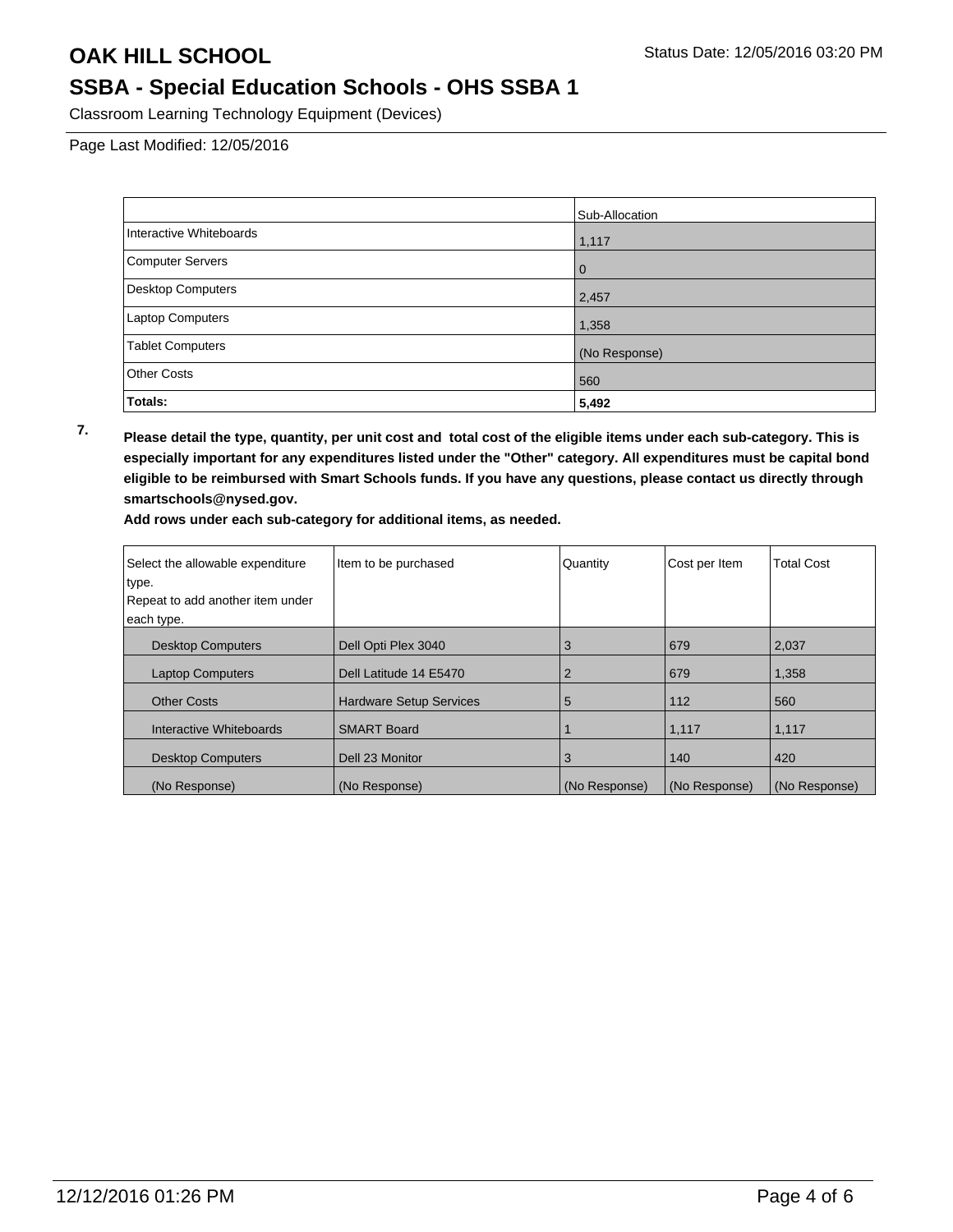# **SSBA - Special Education Schools - OHS SSBA 1**

Replace/Modernize Transportable Classrooms

Page Last Modified: 12/05/2016

**1. Describe the school's plan to construct, enhance or modernize education facilities to provide high-quality instructional space by replacing transportable classrooms.**

N/A

**2. Does your Classroom Trailer project require new construction or substantially altered space and result in capitalized cost in excess of \$100,000?**

(No Response)

**3. If you have made an allocation for Replace Transportable Classrooms, complete this table. Note that the calculated Total at the bottom of the table must equal the Total allocation for this category that you entered in the SSIP Overview overall budget.**

|                                                | Sub-Allocation |
|------------------------------------------------|----------------|
| Construct New Instructional Space              | (No Response)  |
| Enhance/Modernize Existing Instructional Space | (No Response)  |
| Other Costs                                    | (No Response)  |
| Totals:                                        | 0              |

**4. Please detail the type, quantity, per unit cost and total cost of the eligible items under each sub-category. This is especially important for any expenditures listed under the "Other" category. All expenditures must be capital bond eligible to be reimbursed with Smart Schools funds. If you have any questions, please contact us directly through smartschools@nysed.gov.**

**Add rows under each sub-category for additional items, as needed.**

| Select the allowable expenditure | Item to be purchased | Quantity      | Cost per Item | <b>Total Cost</b> |
|----------------------------------|----------------------|---------------|---------------|-------------------|
| ∣type.                           |                      |               |               |                   |
| Repeat to add another item under |                      |               |               |                   |
| each type.                       |                      |               |               |                   |
| (No Response)                    | (No Response)        | (No Response) | (No Response) | (No Response)     |